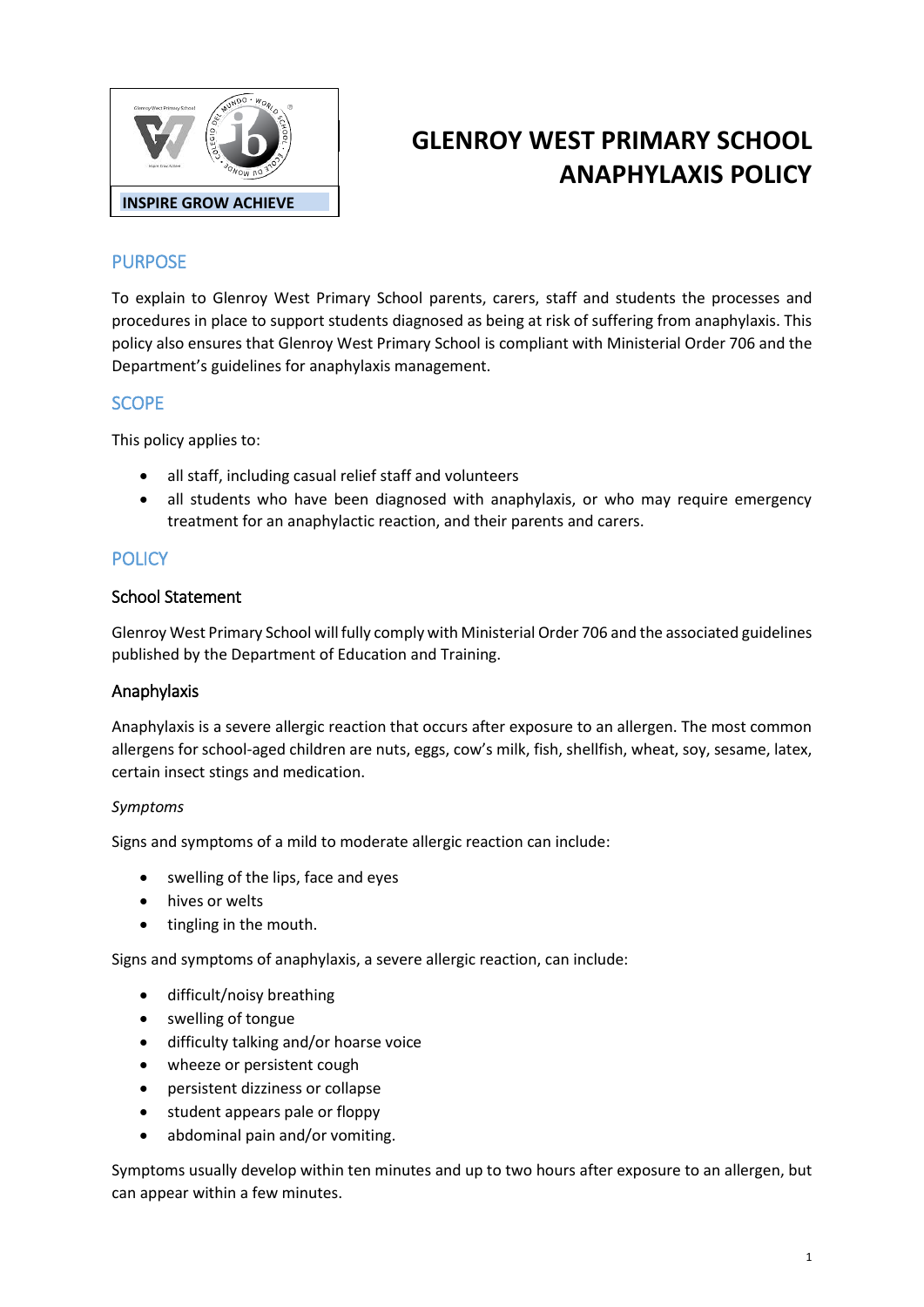## *Treatment*

Adrenaline given as an injection into the muscle of the outer mid-thigh is the first aid treatment for anaphylaxis.

Individuals diagnosed as being at risk of anaphylaxis are prescribed an adrenaline autoinjector for use in an emergency. These adrenaline autoinjectors are designed so that anyone can use them in an emergency.

## Individual Anaphylaxis Management Plans

All students at Glenroy West Primary School who are diagnosed by a medical practitioner as being at risk of suffering from an anaphylactic reaction must have an Individual Anaphylaxis Management Plan. When notified of an anaphylaxis diagnosis, the Principal of Glenroy West Primary School is responsible for developing a plan in consultation with the student's parents/carers.

Where necessary, an Individual Anaphylaxis Management Plan will be in place as soon as practicable after a student enrols at Glenroy West Primary School and where possible, before the student's first day.

Parents and carers must:

- obtain an ASCIA Action Plan for Anaphylaxis from the student's medical practitioner and provide a copy to the school as soon as practicable
- immediately inform the school in writing if there is a relevant change in the student's medical condition and obtain an updated ASCIA Action Plan for Anaphylaxis
- provide an up-to-date photo of the student for the ASCIA Action Plan for Anaphylaxis when that Plan is provided to the school and each time it is reviewed
- provide the school with a current adrenaline autoinjector for the student that has not expired;
- participate in annual reviews of the student's Plan.

Each student's Individual Anaphylaxis Management Plan must include:

- information about the student's medical condition that relates to allergies and the potential for anaphylactic reaction, including the type of allergies the student has
- information about the signs or symptoms the student might exhibit in the event of an allergic reaction based on a written diagnosis from a medical practitioner
- strategies to minimise the risk of exposure to known allergens while the student is under the care or supervision of school staff, including in the school yard, at camps and excursions, or at special events conducted, organised or attended by the school
- the name of the person(s) responsible for implementing the risk minimisation strategies, which have been identified in the Plan
- information about where the student's medication will be stored
- the student's emergency contact details
- an up-to-date ASCIA Action Plan for Anaphylaxis completed by the student's medical practitioner.

#### *Review and updates to Individual Anaphylaxis Management Plans*

A student's Individual Anaphylaxis Management Plan will be reviewed and updated on an annual basis in consultation with the student's parents/carers. The plan will also be reviewed and, where necessary, updated in the following circumstances:

- as soon as practicable after the student has an anaphylactic reaction at school
- if the student's medical condition, insofar as it relates to allergy and the potential for anaphylactic reaction, changes
- when the student is participating in an off-site activity, including camps and excursions, or at special events including fetes and concerts.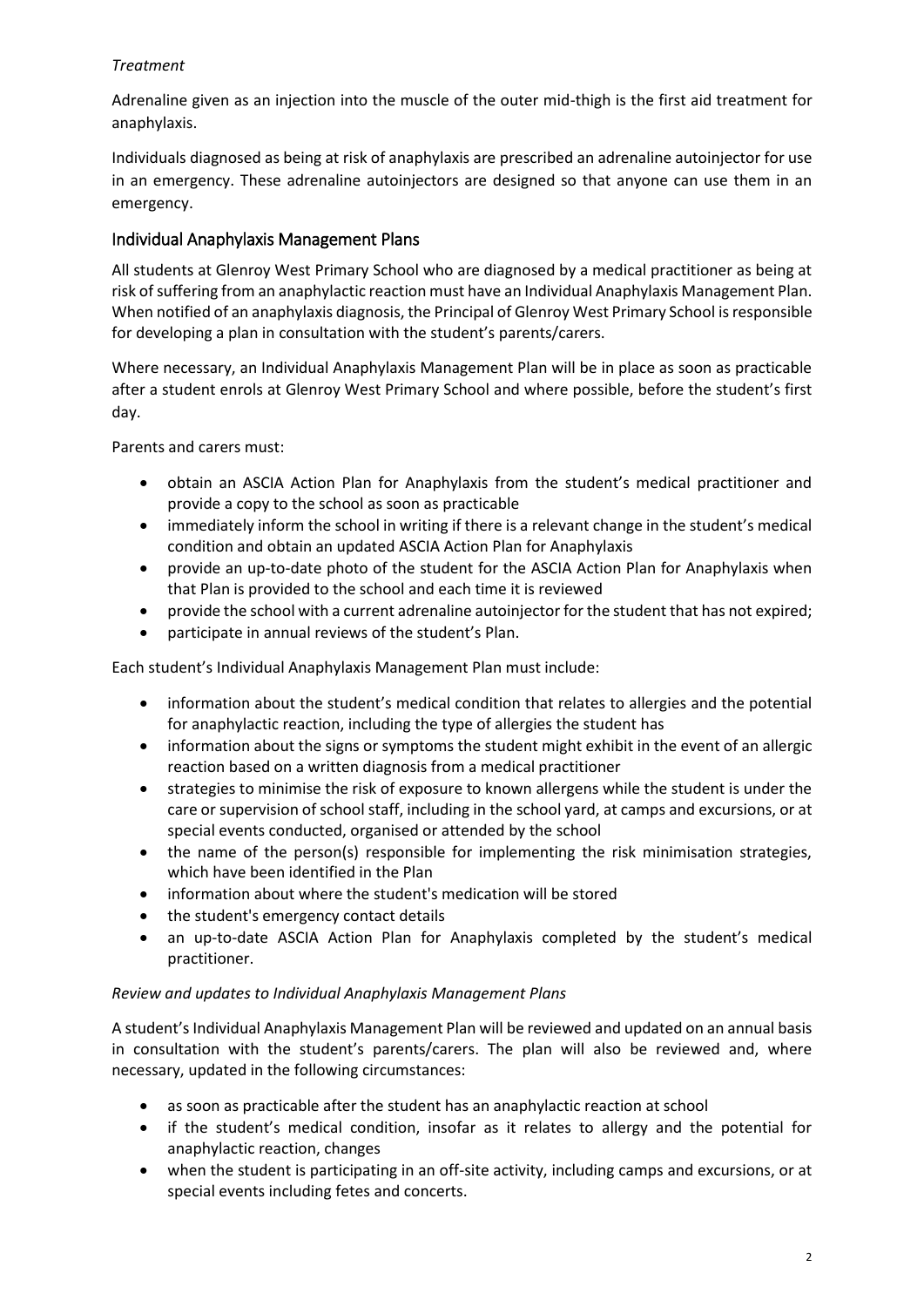Our school may also consider updating a student's Individual Anaphylaxis Management Plan if there is an identified and significant increase in the student's potential risk of exposure to allergens at school.

## Location of plans and adrenaline autoinjectors

*A copy of each student's Individual Anaphylaxis Management Plan will be stored with their ASCIA Action Plan for Anaphylaxis in the First Aid Room together with the student's adrenaline autoinjector. Adrenaline autoinjectors must be labelled with the student's name.*

## Risk Minimisation Strategies

These are the risk minimisation strategies that our school puts in place to reduce the possibility of a student suffering from an anaphylactic reaction at school. We consider strategies for all school activities, including:

- during classroom activities (including class rotations, specialist and elective classes)
- between classes and other breaks
- in canteens
- during recess and lunchtimes
- before and after school
- camps and excursions, or at special events conducted, organised or attended by the school (e.g. class parties, elective subjects and work experience, cultural days, fetes, concerts, events at other schools, competitions or incursions).

*To reduce the risk of a student suffering from an anaphylactic reaction at Glenroy West Primary School, we have put in place the following strategies:*

- *staff and students are regularly reminded to wash their hands after eating;*
- *students are discouraged from sharing food*
- *garbage bins at school are to remain covered with lids to reduce the risk of attracting insects*
- *gloves must be worn when picking up papers or rubbish in the playground;*
- *school canteen staff are trained in appropriate food handling to reduce the risk of crosscontamination*
- *year groups will be informed of allergens that must be avoided in advance of class parties, events or birthdays*
- *a general use adrenaline autoinjector will be stored at the school canteen, office and in the yard duty bag for ease of access.*
- *Planning for off-site activities will include risk minimisation strategies for students at risk of anaphylaxis including supervision requirements, appropriate number of trained staff, emergency response procedures and other risk controls appropriate to the activity and students attending.*

#### Adrenaline autoinjectors for general use

Glenroy West Primary School will maintain a supply of adrenaline autoinjector(s) for general use, as a back-up to those provided by parents and carers for specific students, and also for students who may suffer from a first time reaction at school.

Adrenaline autoinjectors for general use will be stored int the First Aid room beside the Administration Office and labelled "general use".

The Principal is responsible for arranging the purchase of adrenaline autoinjectors for general use, and will consider:

- the number of students enrolled at Glenroy West Primary School at risk of anaphylaxis
- the accessibility of adrenaline autoinjectors supplied by parents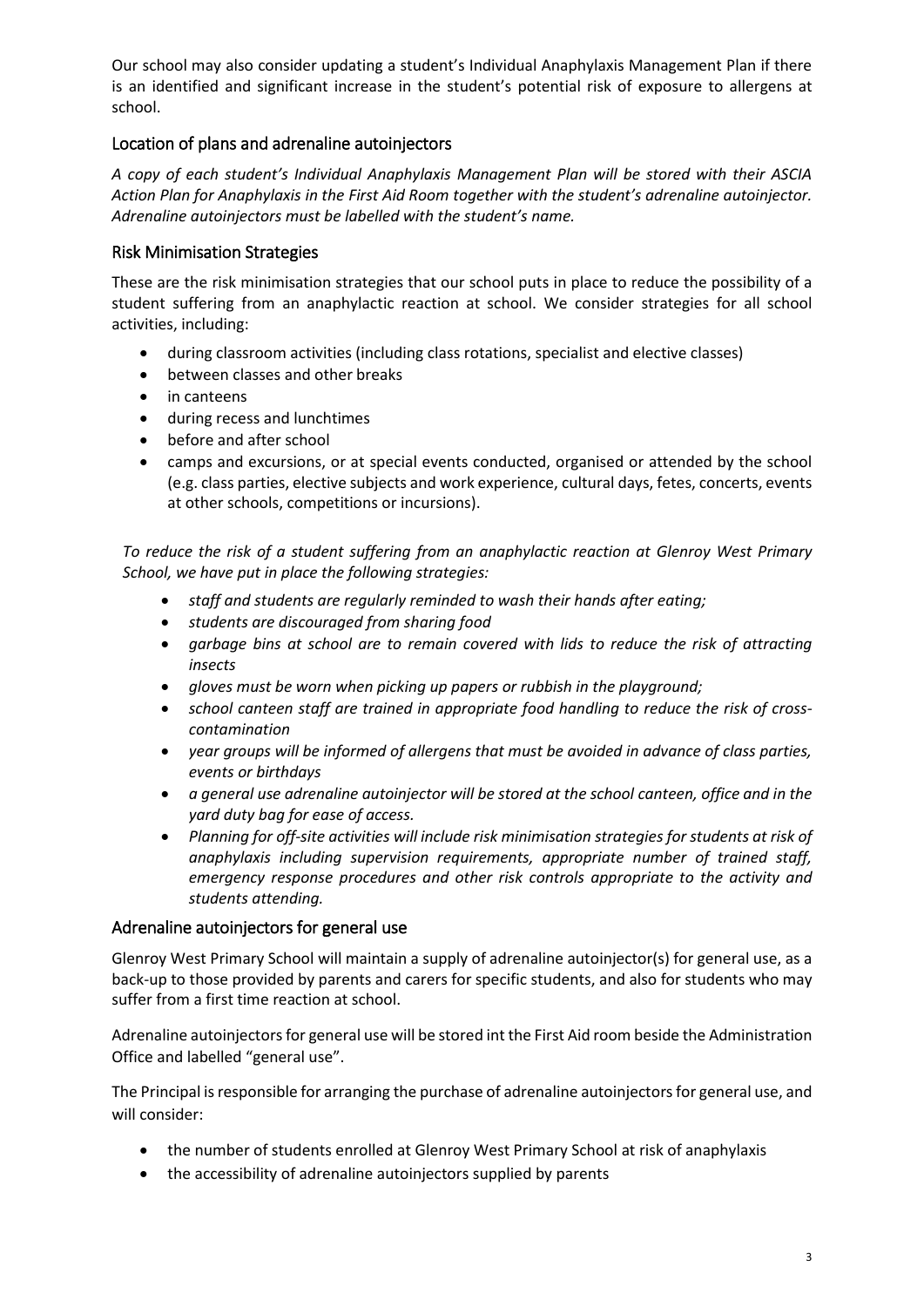- the availability of a sufficient supply of autoinjectors for general use in different locations at the school, as well as at camps, excursions and events
- the limited life span of adrenaline autoinjectors, and the need for general use adrenaline autoinjectors to be replaced when used or prior to expiry
- the weight of the students at risk of anaphylaxis to determine the correct dosage of adrenaline autoinjector/s to purchase.

## Emergency Response

In the event of an anaphylactic reaction, the emergency response procedures in this policy must be followed, together with the school's general first aid procedures, emergency response procedures and the student's Individual Anaphylaxis Management Plan.

A complete and up-to-date list of students identified as being at risk of anaphylaxis is maintained by the assistant principal and stored in the First Aid room. For camps, excursions and special events, a designated staff member will be responsible for maintaining a list of students at risk of anaphylaxis attending the special event, together with their Individual Anaphylaxis Management Plans and adrenaline autoinjectors, where appropriate.

If a student experiences an anaphylactic reaction at school or during a school activity, school staff must:

| <b>Step</b> | <b>Action</b>                                                                                                                                                                                                                                                        |  |
|-------------|----------------------------------------------------------------------------------------------------------------------------------------------------------------------------------------------------------------------------------------------------------------------|--|
| 1.          | Lay the person flat                                                                                                                                                                                                                                                  |  |
|             | Do not allow them to stand or walk<br>$\bullet$                                                                                                                                                                                                                      |  |
|             | If breathing is difficult, allow them to sit<br>$\bullet$                                                                                                                                                                                                            |  |
|             | Be calm and reassuring<br>$\bullet$                                                                                                                                                                                                                                  |  |
|             | Do not leave them alone<br>$\bullet$                                                                                                                                                                                                                                 |  |
|             | Seek assistance from another staff member or reliable student to locate the<br>$\bullet$<br>student's adrenaline autoinjector or the school's general use autoinjector, and<br>the student's Individual Anaphylaxis Management Plan, stored in the First Aid<br>Room |  |
|             | If the student's plan is not immediately available, or they appear to be<br>$\bullet$<br>experiencing a first time reaction, follow steps 2 to 5                                                                                                                     |  |
| 2.          | Administer an EpiPen or EpiPen Jr                                                                                                                                                                                                                                    |  |
|             | Remove from plastic container                                                                                                                                                                                                                                        |  |
|             | Form a fist around the EpiPen and pull off the blue safety release (cap)<br>$\bullet$                                                                                                                                                                                |  |
|             | Place orange end against the student's outer mid-thigh (with or without<br>$\bullet$<br>clothing)                                                                                                                                                                    |  |
|             | Push down hard until a click is heard or felt and hold in place for 3 seconds<br>$\bullet$<br>Remove EpiPen<br>$\bullet$                                                                                                                                             |  |
|             | Note the time the EpiPen is administered<br>$\bullet$                                                                                                                                                                                                                |  |
|             | Retain the used EpiPen to be handed to ambulance paramedics along with the<br>$\bullet$<br>time of administration                                                                                                                                                    |  |
|             | <b>OR</b>                                                                                                                                                                                                                                                            |  |
|             | Administer an Anapen® 500, Anapen® 300, or Anapen® Jr.<br>Pull off the black needle shield<br>$\bullet$                                                                                                                                                              |  |
|             | Pull off grey safety cap (from the red button)<br>$\bullet$                                                                                                                                                                                                          |  |
|             | Place needle end firmly against the student's outer mid-thigh at 90 degrees (with<br>$\bullet$<br>or without clothing)                                                                                                                                               |  |
|             | Press red button so it clicks and hold for 10 seconds<br>$\bullet$                                                                                                                                                                                                   |  |
|             | Remove Anapen®<br>$\bullet$                                                                                                                                                                                                                                          |  |
|             | Note the time the Anapen is administered<br>$\bullet$                                                                                                                                                                                                                |  |
|             | Retain the used Anapen to be handed to ambulance paramedics along with the<br>$\bullet$<br>time of administration                                                                                                                                                    |  |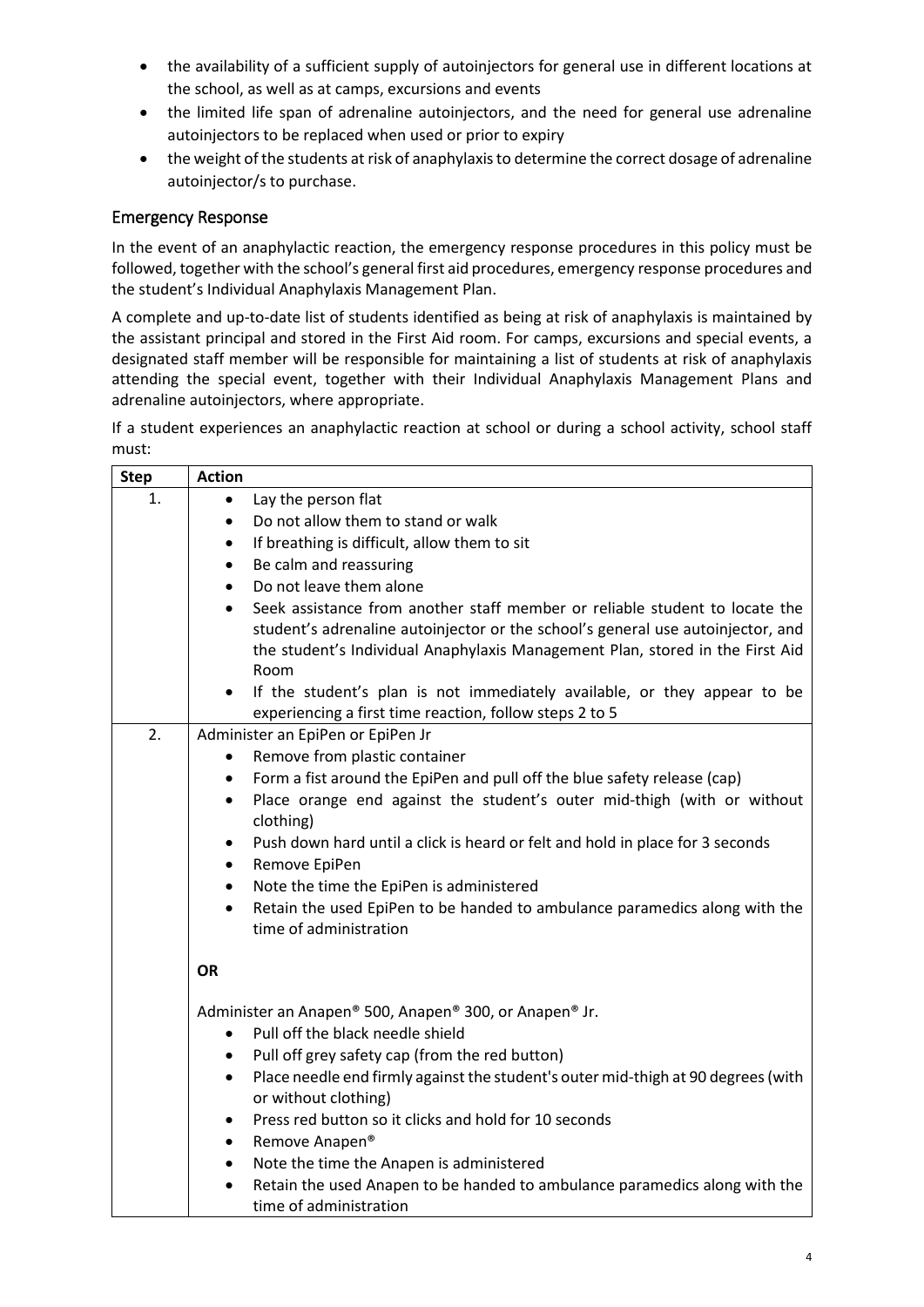| 3. | Call an ambulance (000)                                                               |
|----|---------------------------------------------------------------------------------------|
| 4. | If there is no improvement or severe symptoms progress (as described in the ASCIA     |
|    | Action Plan for Anaphylaxis), further adrenaline doses may be administered every five |
|    | minutes, if other adrenaline autoinjectors are available.                             |
| 5. | Contact the student's emergency contacts.                                             |

If a student appears to be having a severe allergic reaction but has not been previously diagnosed with an allergy or being at risk of anaphylaxis, school staff should follow steps 2 – 5 as above.

Schools can use either the EpiPen® **and Anapen® on any student** suspected to be experiencing an anaphylactic reaction, regardless of the device prescribed in their ASCIA Action Plan.

Where possible, schools should consider using the correct dose of adrenaline autoinjector depending on the weight of the student. However, in an emergency if there is no other option available, any device should be administered to the student.

Note: If in doubt, it is better to use an adrenaline autoinjector than not use it, even if in hindsight the reaction is not anaphylaxis. Under-treatment of anaphylaxis is more harmful and potentially life threatening than over-treatment of a mild to moderate allergic reaction. Refer to 'Frequently asked questions' on the [Resources tab](https://www2.education.vic.gov.au/pal/anaphylaxis/resources) of the Department's Anaphylaxis Policy.

## Communication Plan

This policy will be available on Glenroy West Primary School's website so that parents and other members of the school community can easily access information about Glenroy West Primary School's anaphylaxis management procedures. The parents and carers of students who are enrolled at Glenroy West Primary School and are identified as being at risk of anaphylaxis will also be provided with a copy of this policy.

The Principal is responsible for ensuring that all relevant staff, including casual relief staff, canteen staff and volunteers are aware of this policy and Glenroy West Primary School's procedures for anaphylaxis management. Casual relief staff and volunteers who are responsible for the care and/or supervision of students who are identified as being at risk of anaphylaxis will also receive a verbal briefing on this policy, their role in responding to an anaphylactic reaction and where required, the identity of students at risk.

The Principal is also responsible for ensuring relevant staff are trained and briefed in anaphylaxis management, consistent with the Department's [Anaphylaxis Guidelines.](https://www2.education.vic.gov.au/pal/anaphylaxis/guidance)

## Staff training

The Principal will ensure that the following school staff are appropriately trained in anaphylaxis management:

- School staff who conduct classes attended by students who are at risk of anaphylaxis
- School staff who conduct specialist classes, all canteen staff, admin staff, first aiders and any other member of school staff as required by the Principal based on a risk assessment.

Staff who are required to undertake training must have completed:

- an approved face-to-face anaphylaxis management training course in the last three years, or
- an approved online anaphylaxis management training course in the last two years.

Glenroy West Primary School uses the following training course e.g. ASCIA eTraining course (with 22579VICVIC, or 22578VIC or 10710 NAT.

[Note, for further details about approved staff training modules, refer to chapter 5 of the [Anaphylaxis](https://www2.education.vic.gov.au/pal/anaphylaxis/guidance/5-staff-training)  [Guidelines\]](https://www2.education.vic.gov.au/pal/anaphylaxis/guidance/5-staff-training)